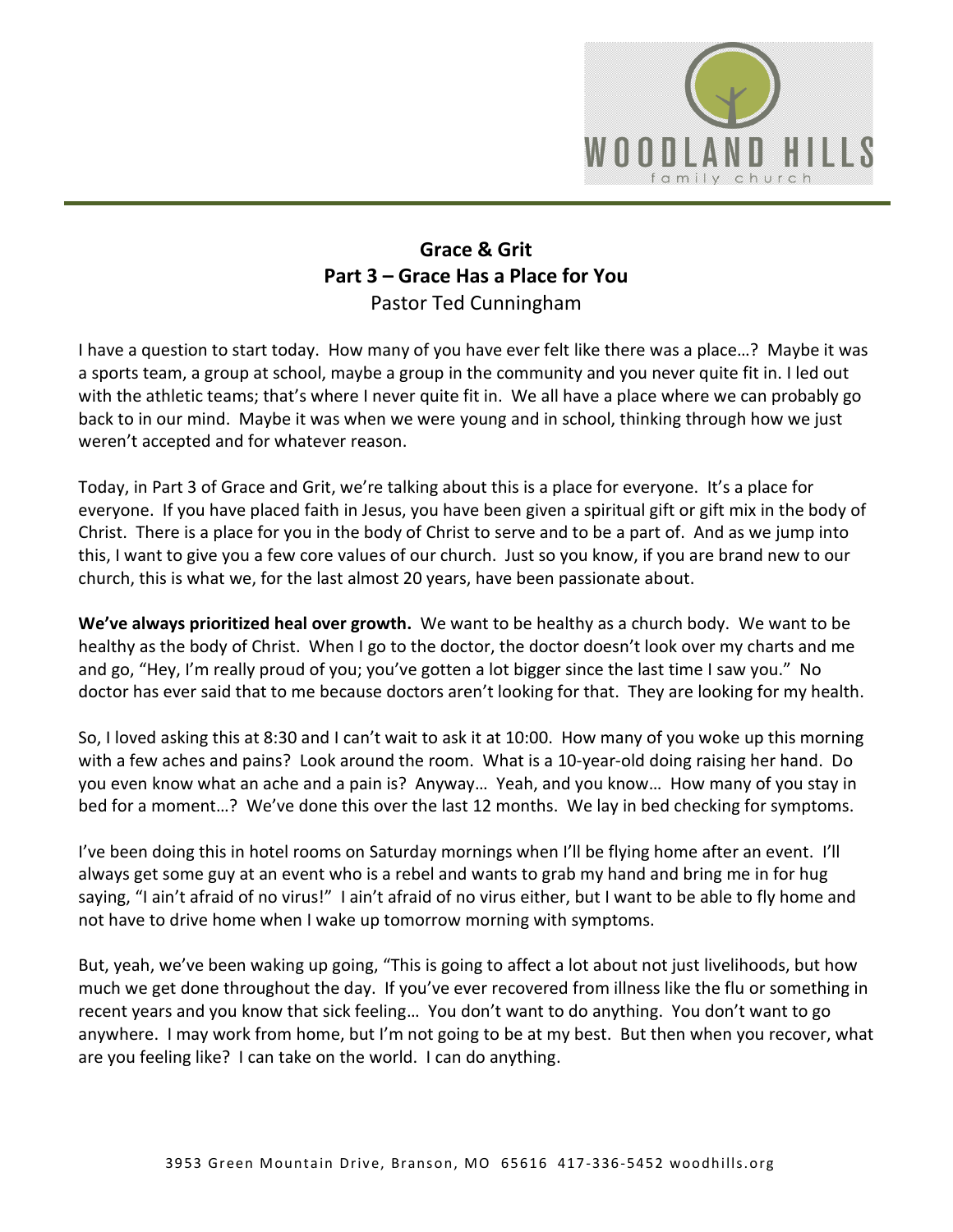If you've seen the new comedy special on Netflix by Brian Regan… I love this guy as a comedian. He hasn't done one for a couple of years and he has all white hair now, completely gray hair and that's what he starts off with. He goes, "I went into quarantine and came out a senior citizen." He said, "I went to the doctor the other day and I told the doctor, 'There's this spot above my knee. It's about the size of a fist. This is the only place it doesn't hurt. Do you have a pill that can make my whole body feel like this one little spot right here?'"

You know when you're firing on all cylinders and you feel awake, alert, feel good, and maybe you shake off the early aches and pains of the morning, that's when you're going to be at your best and most productive.

So, we don't go for the tips and the tricks and strategies of the church grown movement. We haven't ever been into that. We want to make sure we maintain health because we know if we're healthy, the gospel goes out into our community, the gospel goes out to the ends of the earth.

One of the ways we really stay on this health is by **prioritizing the purposes of the church over the programs of the church**. We read in Revelation 2 that the Church of Ephesus had a lot of great things going on. They were commended for all of the good stuff they were doing. However, they forgot their first love. You should never judge the health of a church by its calendar, by programs or events. You can have a lot of stuff going on and not be healthy. We prioritize the purposes: worship, fellowship, discipleship, ministry, and evangelism.

Another big core value for us is that **we always prioritize people over positions and titles**. I love when people come up to me and go, "What do we call you?" I say, "Ted. That's my name." I know what people are saying with honor, but this isn't something we get all caught up in around here. People are the priority.

To launch into this, if you have your bibles, turn to Romans 12. We're going to be going through Verses 3 – 8 as we look at the body of Christ today, your place in it, and how grace has been given to you to run with that, and to find your place, to discover your place, and then actually use your spiritual gifts. But it all begins with humility. It begins with understanding that this all comes to us… As we looked in week one, if you have placed in Jesus Christ, you are a new creation in Christ Jesus. And he has given you good works to do, which he has prepared in advance for you to do, so we want to discover that.

We read in 1 Corinthians 15, the Apostle Paul says, *9 For I am the least of the apostles…* Some would argue he got a late start. *…and do not even deserve to be called an apostle, because I persecuted the church of God. 10 But by the grace of God I am what I am, and his grace to me was not without effect. No, I worked harder than all of them…* When you read that, the argument is easy to make. He traveled more, he planted more churches, he wrote more scripture. *…yet not I…* Just as God worked in Paul, he works in you and he works in me. **…***but the grace of God that was with me.*

But on our journey to health and trying to maintain humility – and probably one of the reasons why you didn't fit into one of those other groups – there is a disease if we're not careful that we can get as the body of Christ and it is called **comparisonitis**, a made up term. It's a fakey, fakey term, but you get what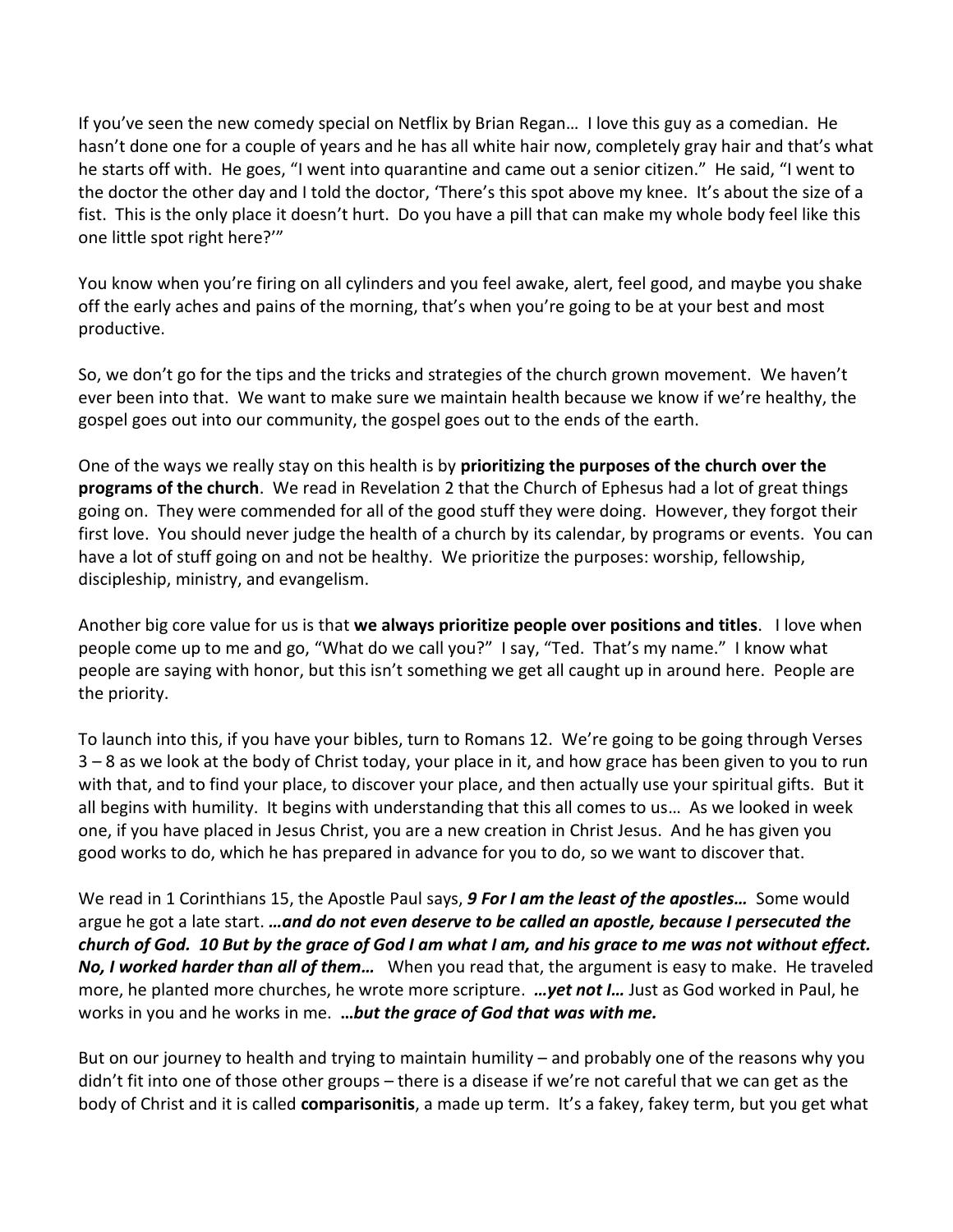we're saying. These are a lot of the reasons why you maybe didn't fit into that group at school. Or there is a group in the community that you never found that you were clicking with.

**Abilities**: That's why… I would have been one of the best athletes of the 20th Century had I had abilities and strength and balance and all of the stuff necessary to be a great athlete. **Status** – you didn't come from the right family. "I don't have the **intelligence**, the **wealth**, the **education**. That group likes to run with educated people." Maybe **age**, **gender**. We do not look at all of this when we're talking about the place that you have in the body of Christ. What I love about where we're going with this today in Romans 12 is **there is no need to compare or compete because Jesus makes us all complete**. In other words, however God is using you in the good works that he prepared in advance for you to do… However he is using you, we shouldn't become jealous of that; we should be cheering that on.

We should be celebrating that in your life. I get the flesh. I think this is why even in Romans 12, Paul is going to lead out again with humility because all of us can allow the flesh to take over and see how God is using someone else and say, "Why not me?" Some of you are fighting being in Branson. I meet with people all the time who say, "I didn't plan on being here, but I'm here." Stop comparing your ministry with ministries across the country. Stop comparing what God has called you to do in Branson, Missouri with what God has called someone else to do in Chicago or New York or Los Angeles. He has prepared in advance good works for you to do and there by the grace of God go forth.

We read this humility again in Romans 12. *3 For by the grace given me I say to every one of you: Do not think of yourself more highly than you ought, but rather think of yourself with sober judgment…* Every time we serve in the church, every time we operate in our spiritual gifts, that we would be reminded this is given to us by God and it's nothing that we need to be boasting about. *…in accordance with the faith God has distributed to each of you.*

So, let's talk about spiritual gifts. We're going to go through what they are and probably spend more time on what they are not. The reason we're doing this… For those who are brand new to the church… If you are a new believer in Christ Jesus, we want you to understand what comes to you at the moment of your salvation. We're going to spend a lot of time on what it is not so as you're reading the scripture, as your being discipled, there's no confusion.

Let's give you two definitions to start. Let's look at two definitions of spiritual gifts before we continue in the seven that Paul is going to outline in Romans 12.

*"Spiritual gifts are divinely given capacity, distributed among believers to build up the body of Christ."*  This is john Walberg's favorite way to say it from Dallas Seminary.

Bob Deffinbaugh puts it this way. *"Spiritual gifts are those endowments of power which enable us to carry out the vital functions of our body life in Christ as members of His body. These endowments are a supernatural enablement so that supernatural results are produced. It is only when our Lord returns, when the church is taken up into glory and fully perfected, that the need for spiritual gifts will cease."*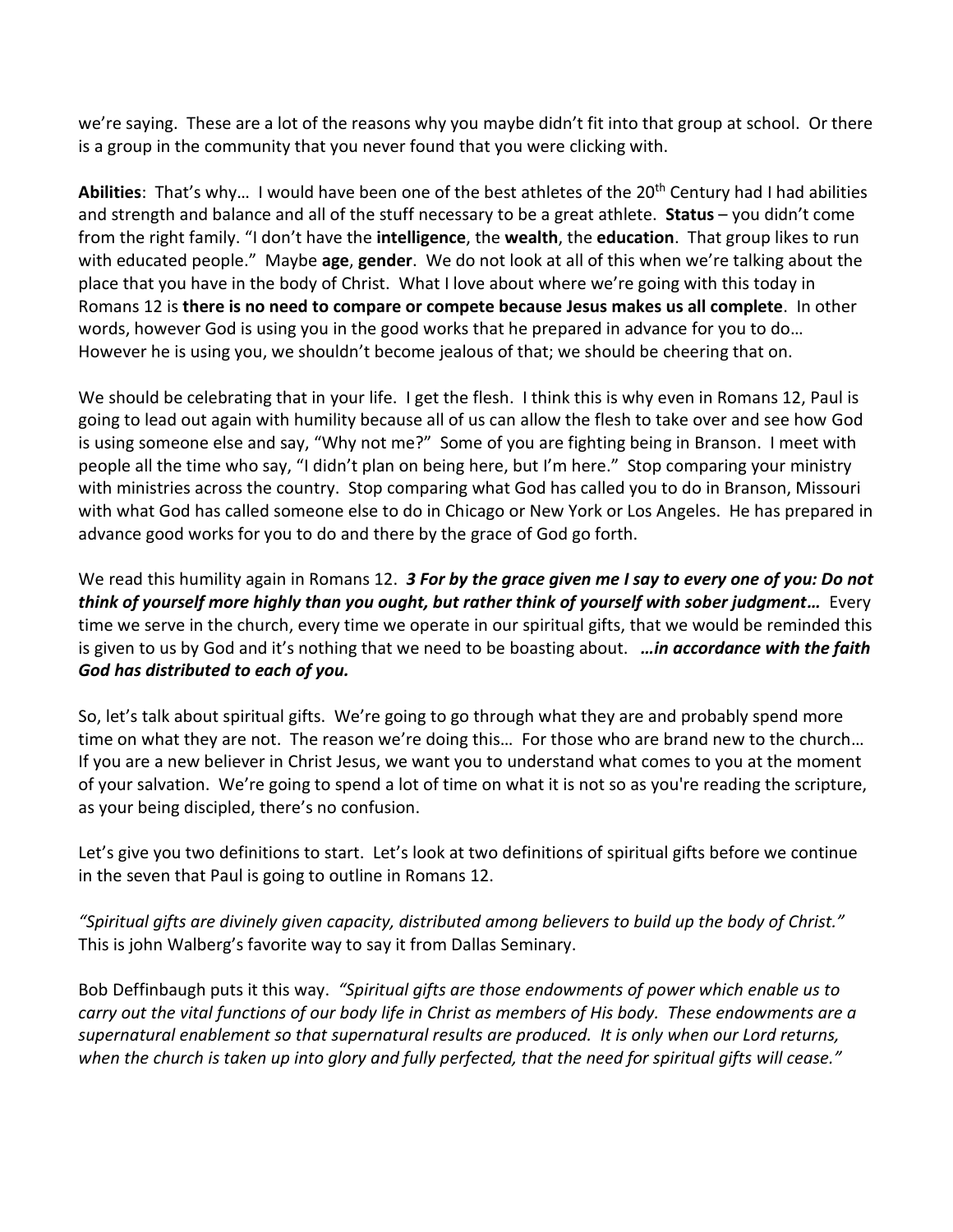So, this is where we are going to find our unity. We are a diverse body, but we have unity, and we operate in these spiritual gifts to serve one another and build one another up.

So, here are a couple of things about spiritual gifts. What they are and what they are not. We would call this your gift mix. We're going to talk at the end here in just a few moments on how you can begin to discover these. Everyone has at least one or more spiritual gifts given at the moment of your salvation.

This is a very important point to make. **No one believer has all of the spiritual gifts**. I've worked with believers in discipleship, brand new believers who assume that is the pastor, the pastor has all of the spiritual gifts. Let me say this clearly and write this down if you're taking notes. Your pastor is not Jesus. Jesus, when he left, he distributed these gifts to us so all of us come together when we're functioning in our gifts. That is the body of Christ working and having health. But I've seen it. "If there is a problem in the church, the pastor will take care of it." "If you need this done, he'll take care of it." That is not what we believe here. It is not about a pastor or one or two. Spiritual gifts isn't about an elite group of Christians. Get that out of your mind.

Let's talk about what it is not. We have to spend quite a bit of time on this so this is very clear as you study the Bible. **Your spiritual gifts are not the result of your status, your age, your education, vocational training, intelligence, or determination**. Why is that important? You can't will yourself a gift. You can't pray for a spiritual gift. It comes to you at the moment of your salvation. Put as much willpower into as you want, that's not how it works.

**Spiritual gifts are not your passions, abilities, personality, or experiences**. We call this your spiritual shape. We will direct you to where you can go take an assessment on this at the end of the message. Your spiritual shape or your spiritual gifts, heart motivations, or your passions… What are you passionate about? Who do you really love serving? My passion is marriage and family. That's why I wake up in the morning thinking about how to help couples. So, I'm using my spiritual gifts within that passion here in in Woodland Hills and elsewhere. My abilities, my personality make up who I am, makes up who you are, and your experiences. I love personality tests. They can be a good tool. But there is so much more about you than what a personality assessment can share because experiences also define a lot of who you are and where you are today.

**Spiritual gifts are not the Fruit of the Spirit**. Love, joy, peace, patience, gentleness, kindness, faith, and self-control. This fruit is to be cultivated in the life of a believer and comes alongside spiritual gifts, but that's not what we are speaking of today.

**Spiritual gifts are not spiritual disciplines**. Bible reading, meditation, memorization, prayer, gathering with other believers for fellowship. We're not talking about those. We're talking about the gifts, that supernatural endowment of power given to the believer.

**Spiritual gifts are not acts of Christian service**. I love this. So, you're going to read in this list in just a moment: serving. You're like, "I ain't got that gift. I don't have to use that one." "I don't have the gift of giving, so I don't have to give." "I don't have the gift of mercy, so I don't have to show empathy to someone who is struggling."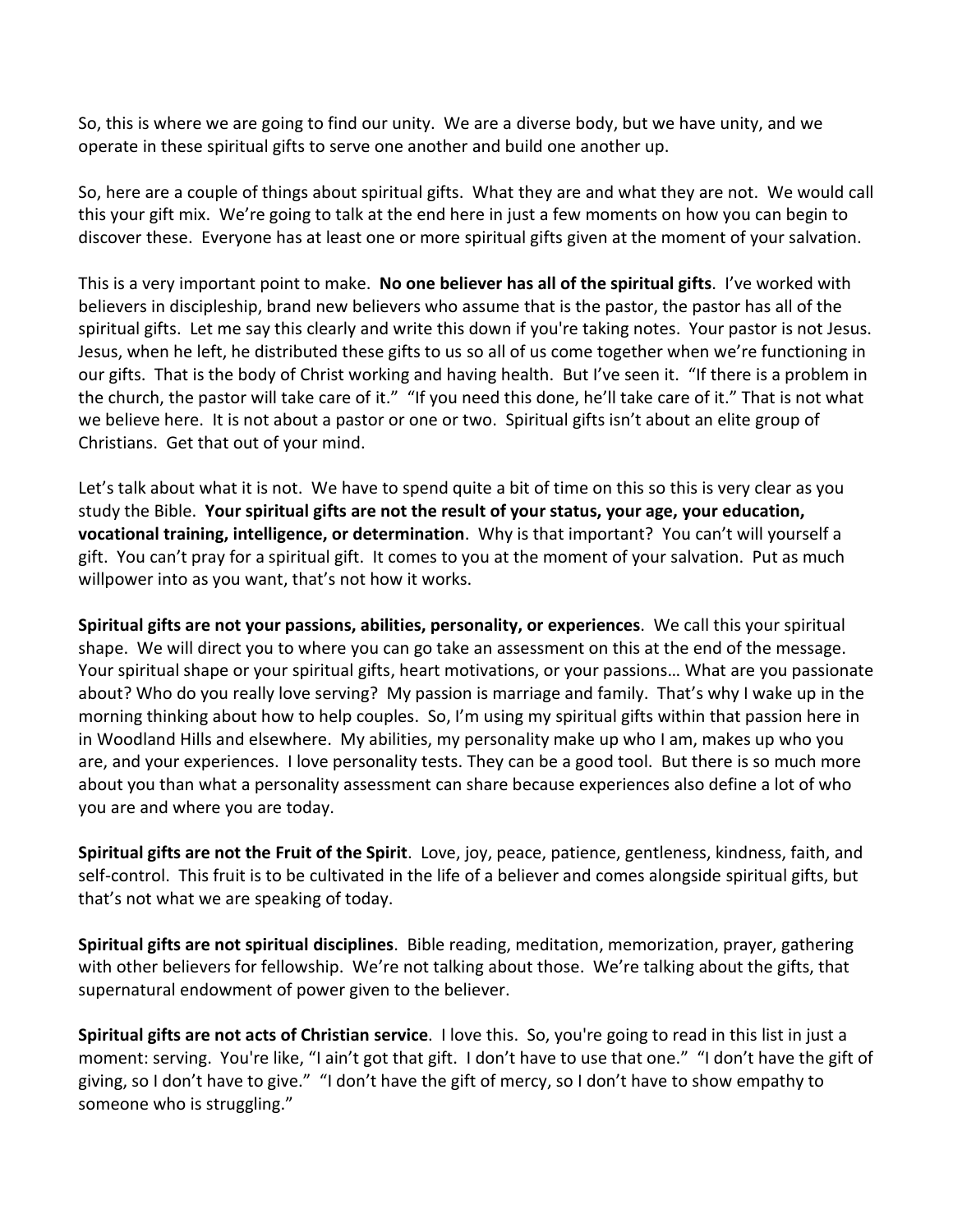We're going to be talking about spiritual gifts but don't confuse that as we're going to read in 1 Peter: 4 in just a moment. You are to use your spiritual gifts to serve one another in the body of Christ. But don't look that the assessment we're going to give you in a little bit and say, "Oh, I don't have that one, so I don't have to do that." No. The difference between the spiritual gift that's been given you and the act of Christian service that we are all called to in giving and in serving.

**Spiritual gifts are not the purposes or programs of the church**. We already talked about worship, fellowship, discipleship, ministry, evangelism. We're not talking about purposes and we're not talking about programs. This is important because I'll hear people say, "Children aren't my gift" when we're asking people to serve. Okay, good point, but here's really what you should probably say that would be better. "Children are a gift from the Lord, but they are not a spiritual gift." They may not be your passion but let me tell you to run the children's ministry at Woodland Hills Family Church takes a lot of different spiritual gifts.

The worship ministry at Woodland Hills, do you know how many spiritual gifts it takes to lead us each week in worship. There is so much behind the scenes that goes into this. And it is fun to watch a body working together in a healthy way and everybody using their gifts. You can see it. You know when it's working and when it's happening. So, you may say, "I don't want to do greeting; that's not…" Listen there are all sorts of spiritual gifts involved in the greeters here at church and ministries of our church. So, don't confuse spiritual gifts with programs or purposes.

Let's continue in Romans 12 with this great illustration of the body. We read about spiritual gifts in Romans 12, Ephesians 4, 1 Corinthians 12, but here, Paul says, *4 For just as each of us has one body with many members…* Different parts. *…and these members do not all have the same function…* This is why when I wake up in the morning if something is hurting on me, isn't it amazing how it just effects the rest of the body and we're dragging the rest of the body along. *5 so in Christ we…* I love the word picture here. *…though many, form one body…* And we want to be a healthy body. We want to be a body where all parts are functioning and doing what God has given them and called them to do. …*and each member belongs to all the others.*

About a year and a half ago, I was called by a lady from our church. She said, "My mom is in the hospital." Mom is a member of the church. "She's at Mercy and it doesn't look good." This lady had been on several rounds of antibiotics and it killed all the good bacteria in her stomach. When she was explaining it to me, it didn't sound that life-threatening, but then she said, "Ted, it is not good." It's a senior lady in our church, a dear friend. I run up to Mercy to see her. When I walk in, she's sitting in a chair and looks fine. I'm like, "That's how you got me up here." No. I go, "I love you; I had to come in." She was doing great, and we were talking and having a great time.

The doctor walks in. They're still trying to fix the problem that she has no good bacteria in her stomach that we all have.

I always love when I get medical on you. You're like, "Just ask Travis to explain all this to us."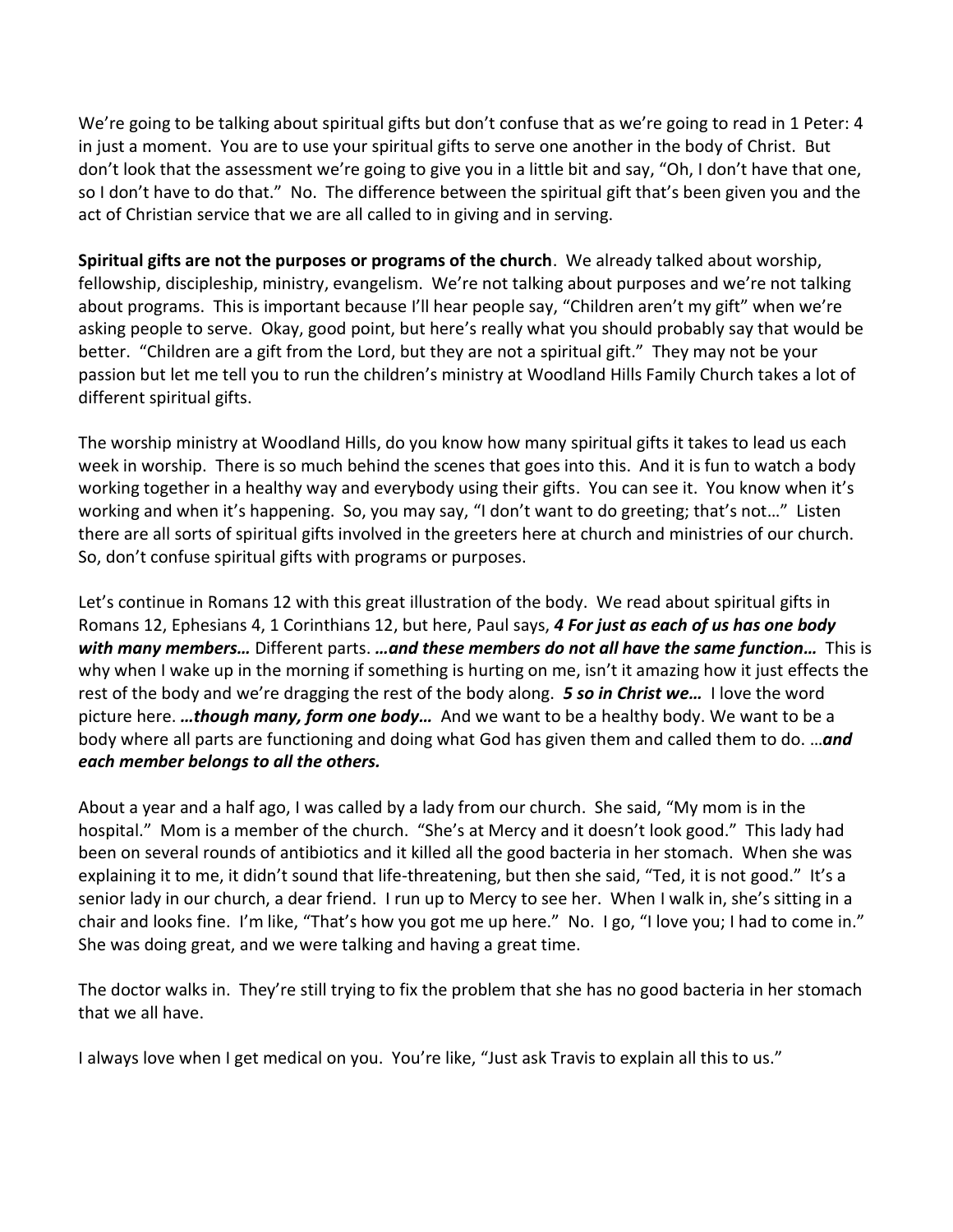The doctor comes in and says… This was one of the most embarrassing moments in a hospital I've ever had. The doctor said, "We want to share with you a new treatment that we've discovered. It's been working well with our patients. It's called a fecal transplant."

I looked at the member and said, "I'm going to go step out in the hall for just a moment. I'm going to give you your privacy."

This member goes, "You sit there, preacher. You ain't going nowhere."

So, I just sat there, trying to act… This young female doctor, with great enthusiasm… I mean you should have seen her face lit up about fecal transplants. She explained it and she said this is really what I think we need to do for you. All we need is a donor."

I said, "Again, I'm going to go lay down in the hall out there; this has been way too much information for me. And I hate to say it, but you're going to need to leave our church too. We're going to need you to go to First Baptist. I think Jeremy would make a fantastic donor."

Now, listen, Woodland Hills, I love you. I do. I love every one of you. I'd give any person in here, who is a match, one of my kidneys. But I am drawing a line with passing a blender around. It ain't happening. We're part of the same body, but we are not going to take it that far. We're here to serve one another and to build one another up. I love this illustration because it's about being healthy. The thing I love about that illustration is what it takes to get that body going because this one issue in the stomach bringing someone down, taking someone out. I think about that.

If we want to be a healthy church… Remember, we are prioritizing health, not growth. If we want to be a healthy church, what is your part in that? There are two ways people walk into this church and I would say any church in this country or around the world.

The first way is they walk in and go, "How will this church serve me? What can I get from this church?" Now, if that person is not a believer, we welcome them with open arms. We are grateful they are here. We want them to come to know Christ and then find their place in this body. But you know what that feels like and what that smells like and what that looks like when someone who claims the name of Jesus walks in and it's about, "What can I get from this place?"

The second is the person that walks in… And this is what I love. We get it all the time here at the church. Before they even move here to Branson, people will start contacting us and go, "Hey, I'm looking for a place to serve." Some come with agendas, but most don't. Most come with, "Hey, this is what I know the Lord has equipped me to do. Here are my gifts. How can I be a blessing to the body of Woodland Hills Family Church?"

Two very different approaches to coming into the body of Christ.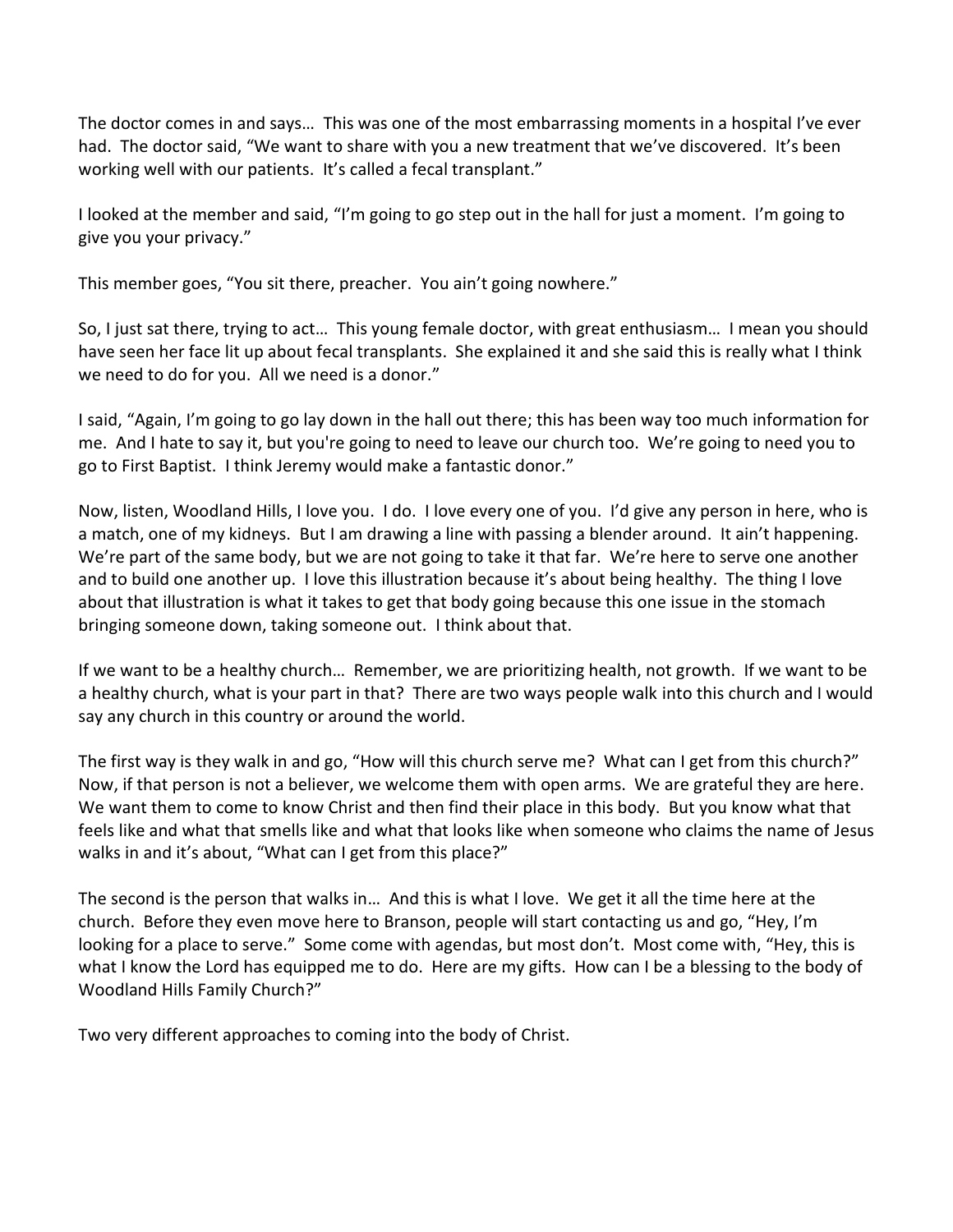Continuing in the text, here's what we learned. **Using your spiritual gifts helps others use their gifts.** And if you're coming in with that first attitude, that first approach, the true test of a servant is how you respond when you're treated like one. How you respond when you actually roll up your sleeves, put a towel over your arm, and use the gifts that God has given you. And do so with sober judgement, not taking the credit, not trying to figure out if you're getting enough applause or if the spotlight is on you. No. It's, *I'm serving, I'm a part of the body of Christ*.

1 Peter 4 puts it this way*, 10 Each of you should use whatever gift you have received to serve others…* Keep this in mind when we go to that list because serving is one of the seven gifts we are going to look at. *…to serve others as…* So, the difference between the gift and the act of Christian service. …*faithful stewards of God's grace…* And this is important because of what Paul is going to say in the next text. We always see the list of spiritual gifts, but we don't see the part where he comes in with the grit and says, do this wholeheartedly. If this is your gift, do it, use it. If this is what you've been called to do and this is your part in the body of Christ, tackle it, go after it. Don't just discover it and sit on it, faithfully administer God's grace ... *in its various forms.* That's what we love about so many different gifts in the body. We know that **the diversity of spiritual gifts in the church brings unity**.

Let's look at some of these gifts from Verse 6 – 8. *6 We have different gifts, according to the grace given to each of us. If your gift is prophesying* (Declaring God's truth)*, then prophesy in accordance with your faith; 7 if it is serving, then serve…* If you have this gift, then put it into practice and use it. *…if it is teaching, then teach; 8 if it is to encourage, then give encouragement…* Find the person today before you leave in this body that needs some encouragement. Do it. Don't just know what your gift is, use it.

…*if it is giving…* Don't do it halfheartedly, do it wholeheartedly. *…then give generously…* Don't give and be like, "I've done my part, I'll step back." No. Someone with the spiritual gift of giving is constantly looking for ways to use it. I look around in here right now and… This is what I love about body life, especially after you've done life with people for some period of time. I can see these gifts played out in this church. I don't call out names or point to people, but I could point to people right now and know that person has the gift of giving. It just flows out of them. And it's not a once a week, drop something in the offering, it's just every time they get an opportunity to give to someone, to bless someone, they are doing it. they are giving generously. That's the grace and the grit.

*…if it is to lead, do it diligently…* not halfheartedly. Pour it on. Lead. You know this. You may have the spiritual gift but not the position. This is often what leads someone into a position. People notice it. *…if it is to show mercy, do it cheerfully.*

So, we don't only get the gift, we get the approach and we get the attitude. As we talk about these gifts, I want to just say this… and again, start with the same thing we've said all year. We have honored all decisions during this time. It's a little bit different in the 8:30 and the 11:30 since we're talking to our church at home family. In this conversation of spiritual gifts, it's one of the things I struggled with for a year. How to do body life. There are some pastors who think this is easy. You just have an on campus and an online and it works. To me, it hasn't been that easy. To me, it hasn't been that simple.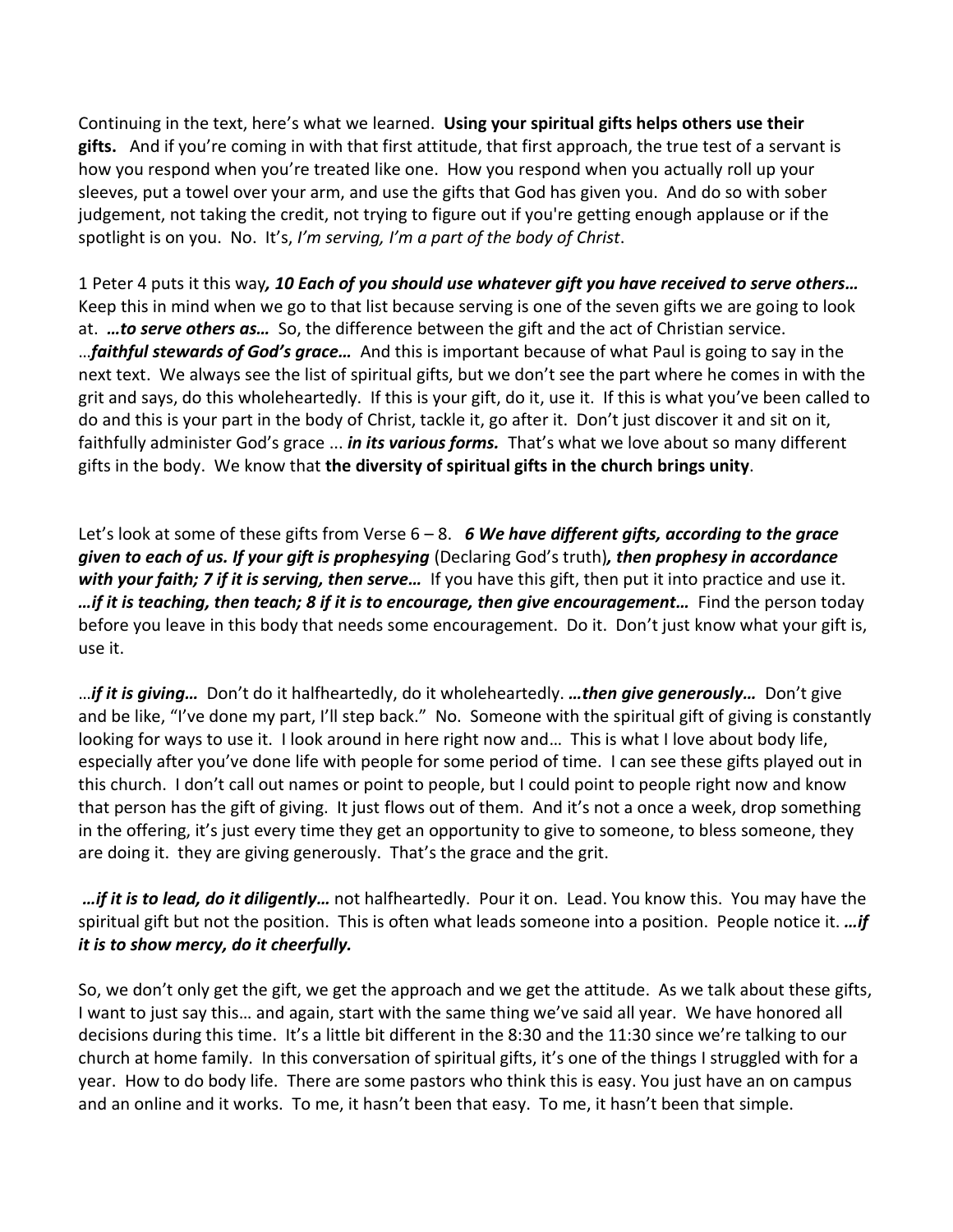It feels like two different churches and it's just hard to get it functioning. But I would say one of the biggest challenges of online church or church at home is limited opportunities to exercise your spiritual gifts. I know there are some right now that are watching and this hasn't held you back at all in exercising your gifts. You get it.

I'm talking to the group whose really now at that place they have developed a new habit of watching online. I just want to encourage you. If the underlying health conditions have been taken care of and you're ready to return but the convenience of staying home, not for health reasons but it's just that the pajamas are easy, I just want to encourage you to get back to face to face and in person gatherings.

Set a time. Maybe it's Easter. I've heard from people that "This is my last shot and I'm coming in on this day." Whatever that is for you, I just want you to process that and think that through as a family. I think we pick this up from Paul's writing all over the New Testament. "Boy, I'm sending you this letter, but I long to see you face to face. I want to see you face to face because you are a part of this body."

There are some who haven't skipped a beat. Using your gifts in this body hasn't been diminished one bit from you not being on campus in 12 months. Some of you actually stepped it up and you're leading the online Bible studies and you're encouraging people. Your gifts are still being used and for that we are grateful. I'm talking about the one who has found it a little bit convenient to step away from body life, to just think through for the next couple of week or months how you enter back in.

We'll end with core values, as we started. **Every member of this church is a minister**. You're looking at the lead pastor, but I am not the minister, the only minister. If you are a follower of Jesus Christ, we believe in the priesthood of the saints, you are a minister of the gospel of Jesus. And we want you to use your spiritual gifts.

We believe every ministry is important. We don't walk around here talking about what ministry is more important. That is not at all how we view this. You are an important part of the body of Christ. And to remind us all, it is by grace, through faith, that we are saved. We looked at this in the first two weeks. But it is also by grace, through faith, that we serve. And He gets all the glory for everything that we do and everything that happens in this church.

In closing, let me give you a couple of ways you can discover your spiritual gifts.

1. I want to encourage you to take an assessment. You can go on our church app or go to woodhills.org and you'll see the shape assessment. Again, this is a tool. This isn't the end all be all, but it's a great tool to jump start you into the conversation and to continue learning and being discipled about spiritual gifts. We'd love for you to take that. If you are brand new believer… You've been baptized and you feel like you are stalling out, get on there, take the assessment. Let's continue to grow in our faith in Christ.

2. Serve. I have found this one to be almost more important than the first one. Get elbow to elbow with other believers. Get involved in body life. Just serve and then in that serving, you'll get number three.